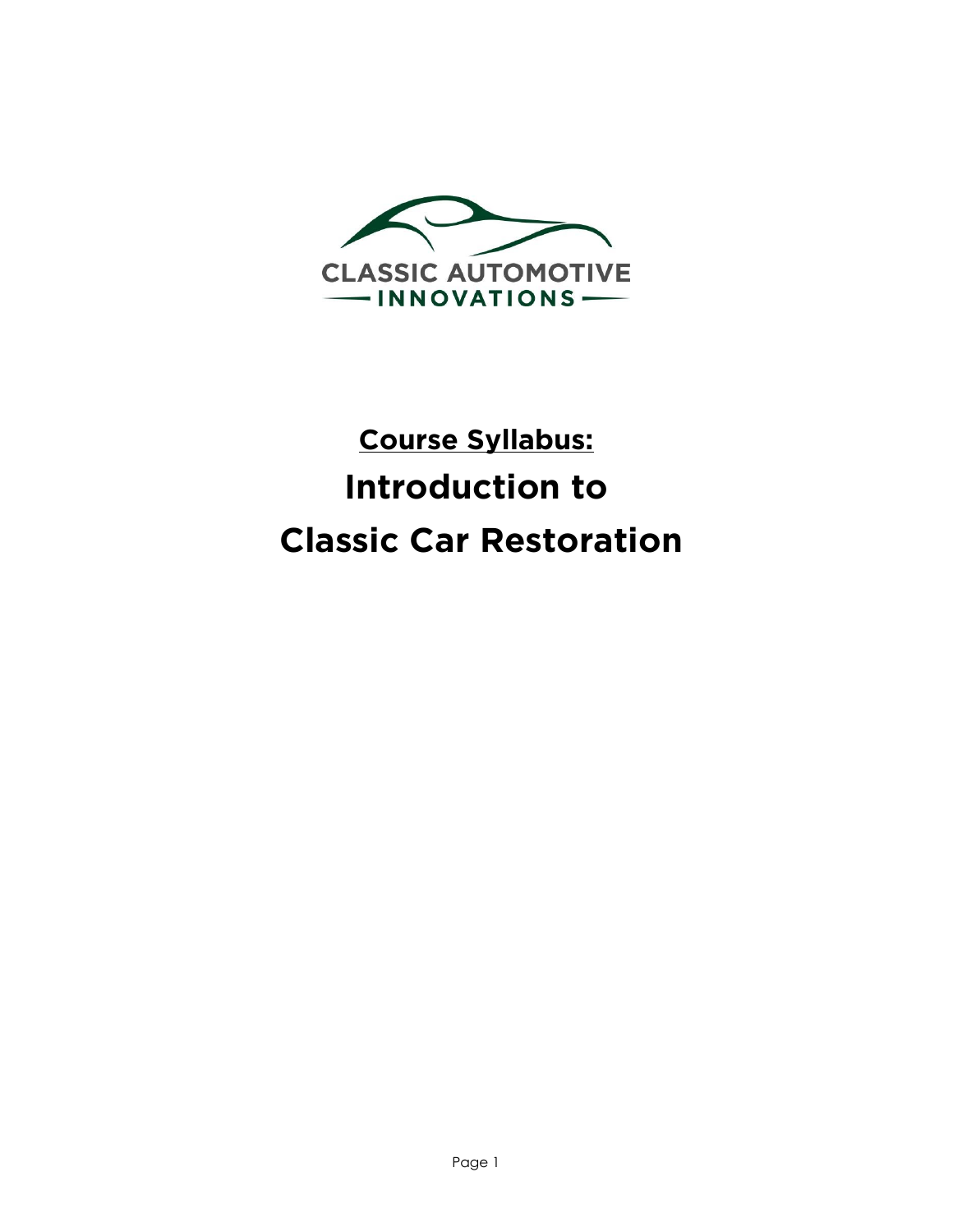

# **Introduction to Classic Car Restoration – Syllabus Outline**

Instructors: Brian and Matt Induni CAI Office: 503-479-0085 email: ClassicAutoInnovations@gmail.com

**Description:** Students will learn what tools, space and resources they will need to carry out the restoration of a classic car. We'll cover topics such as: choosing and finding the right car, how to begin, what to tackle yourself and what to outsource, where to find help, where to find parts, bringing your car home, and documenting your restoration plan. This class meets for a total of 12 hours - 3 hours/once a week/for four weeks.

## **Class #1: "I've always wanted to restore a …."**

In this session we'll:

- 1. Introduce the objectives of the class
- 2. Hear from students on their restoration background (if any) and goals.
- 3. Provide an overview of the entire 4-part series
- 4. Discuss the multiple paths available to restoring a car
- 5. Tonight's Tips and Tricks: Proper "preparation" is needed prior to jumping into restoring a car
	- Space requirements
	- Tools needed
	- Skills required
	- Knowledge required
	- Where to find other resources
	- Time expectations
	- How to get those you love to love your "project"…in other words: getting buy-in from your spouse could be part of your "preparation".
- 6. Some real-life examples of restoration projects completed by the instructors
- 7. Homework for next class: assessment and inventory of #5
- 8. Handouts:
	- Preparation (space, tools, resources)
	- Glossary of terms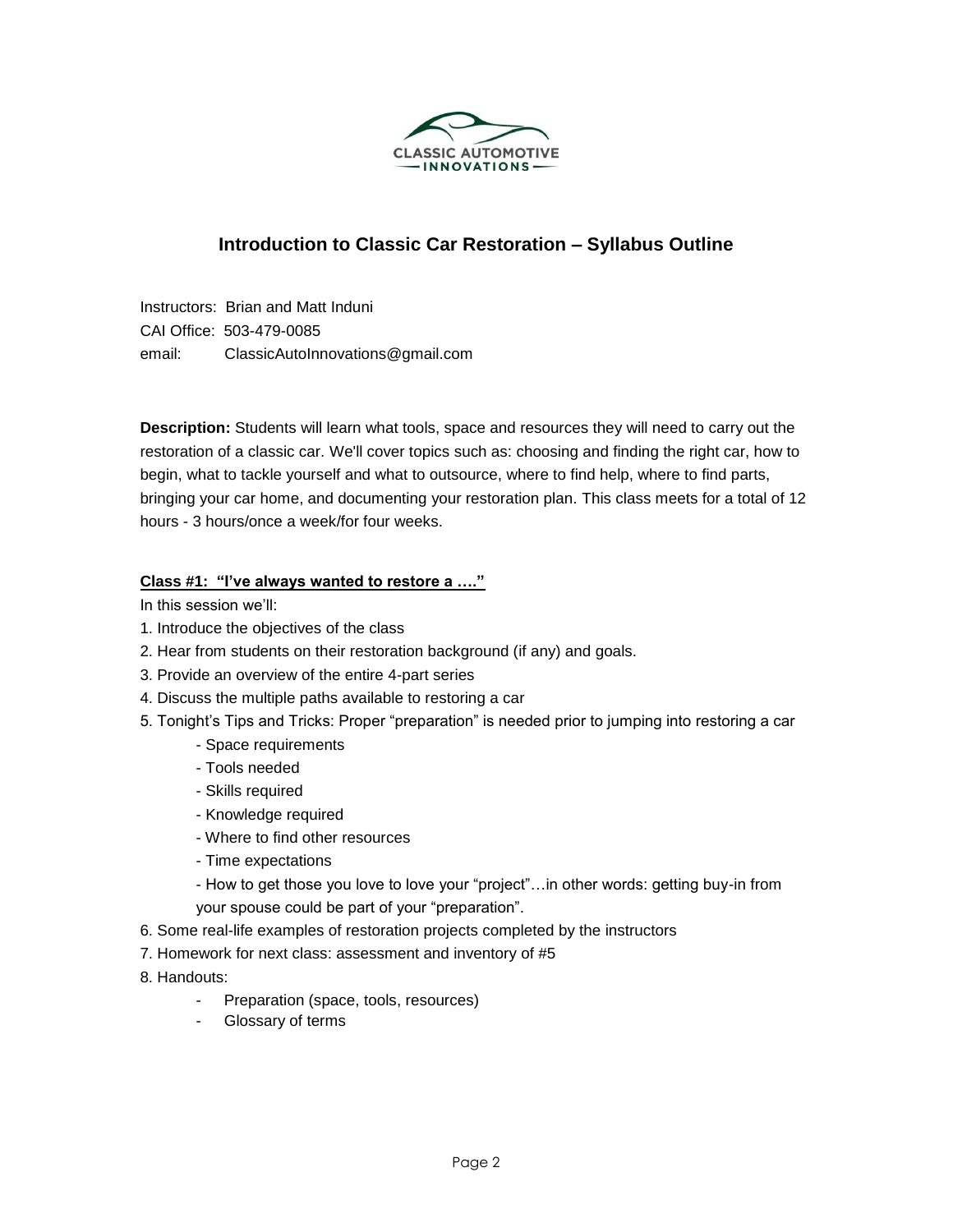

## **Class #2: From Basket-cases to Daily Drivers**

In this session we'll:

- 1. Have a quick 10 minute review of Class 1
- 2. Hear from students on their "homework" results.
- 3. Provide an introduction to the night's lesson
- 4. Tonight's Tips and Tricks: **Choosing the right car**
	- The spectrum: From a basket-case to a daily driver. Which is right for your project? Note: most people that bring home cars in "plastic bins" get discouraged; therefore, there are lots of partially started projects out there!
	- Understanding what you really want to do with it. Your goals.
	- Coming up with a budget
	- Do you have the experience to choose a car? Can you find help?

- Types of use: Do you simply want a car to putter around in, or do you want to smoke the tires?

- Size and Scope: The big '57 Chevy is cool, but that's a lot of car to restore. The small British Car is finicky, but there's not as much surface area. And let's talk about things you don't drive home.

- Research, research, research: How to find out the going price in its current condition; How to find out what it could be worth restored.

- Who does what: Will you do it all yourself? Partially outsource? Fully outsource?

5. Homework for next class: Write down what condition you'd like the car to be (on the spectrum scale), what you plan to do with it, whether you'd like a big car or a small car, and how much your total budget will be – remember, the price of the car in its current state is only the initial cost. 6. Handouts such as:

- Resources list
- Paths to restoring a car (self, outsource, hybrid, etc.)
- Templates: Buyers Worksheets, Bill of Sale, Odometer (mileage) statement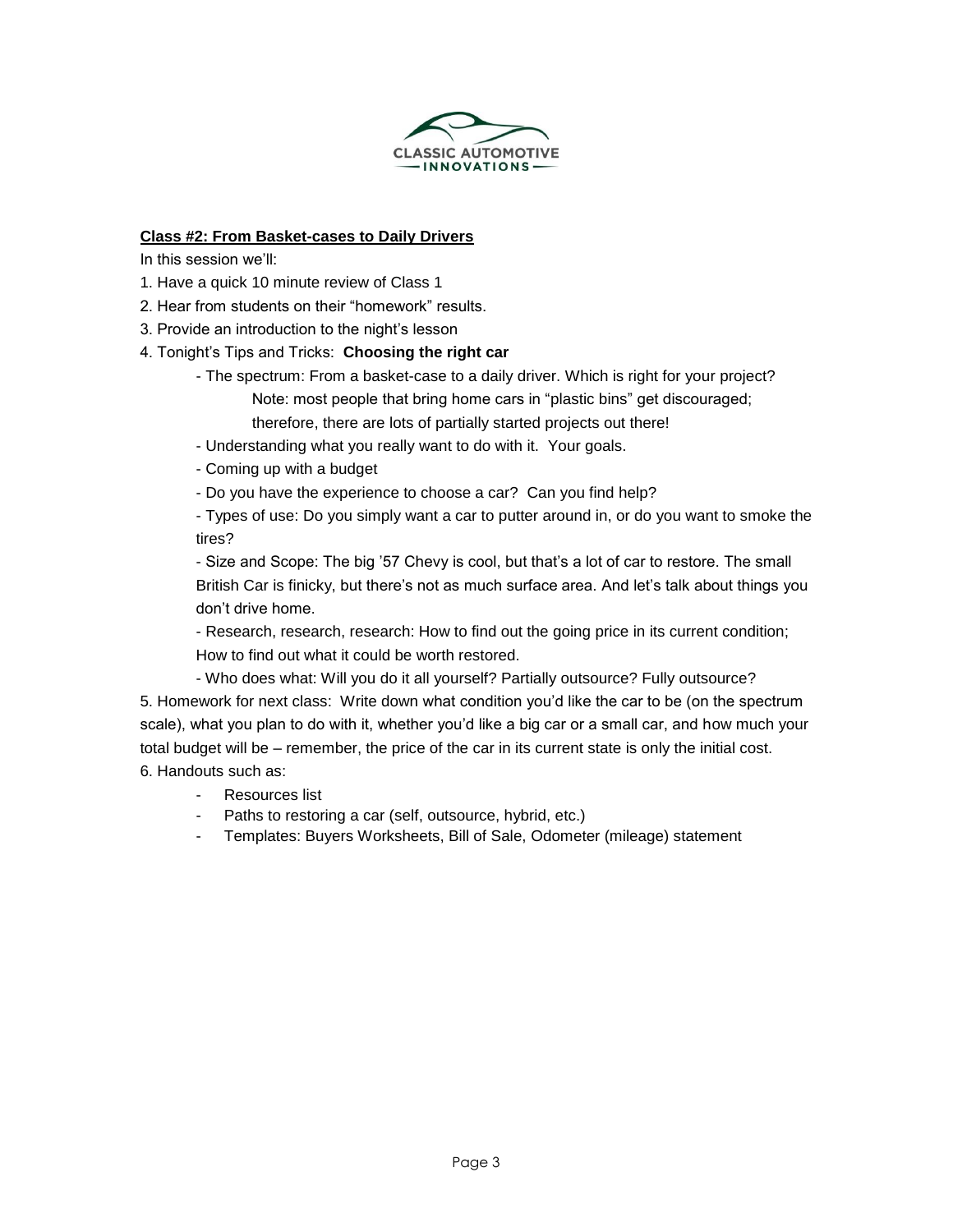

## **Class #3: Field Trip night!**

In this session we'll:

- 1. Have a quick 10 minute review of Class 2
- 2. Hear from students on their "homework" results.
- 3. Provide an introduction to the night's lesson

## 4. Tonight's Tips and Tricks: **Where to find your perfect "project car" and what to do once you've found it!**

- Places to find cars: Craigslist, eBay, out in fields, Hemming's Motor News, barn finds,

friends, etc.

- The Golden Rule: Once you find something interesting... remove all emotion!
- Title woes
- Bill of Sale
- The Pre-purchase Inspection:
	- Is it complete?
	- How hard will it be to find parts?
	- What's the rust situation?
- Getting it home
- Documenting your journey
- 5. Field trip to Brian and Matt's car trailer in the parking lot to see a real-life project car.

6. Homework for next class: Go to one of the sources we discussed tonight and "pretend" to find the restoration project of your dreams. Investigate all of the tips and tricks we talked about. Be ready to share your "virtual" project car with the class next week.

7. Handouts such as:

- Vehicle purchase worksheet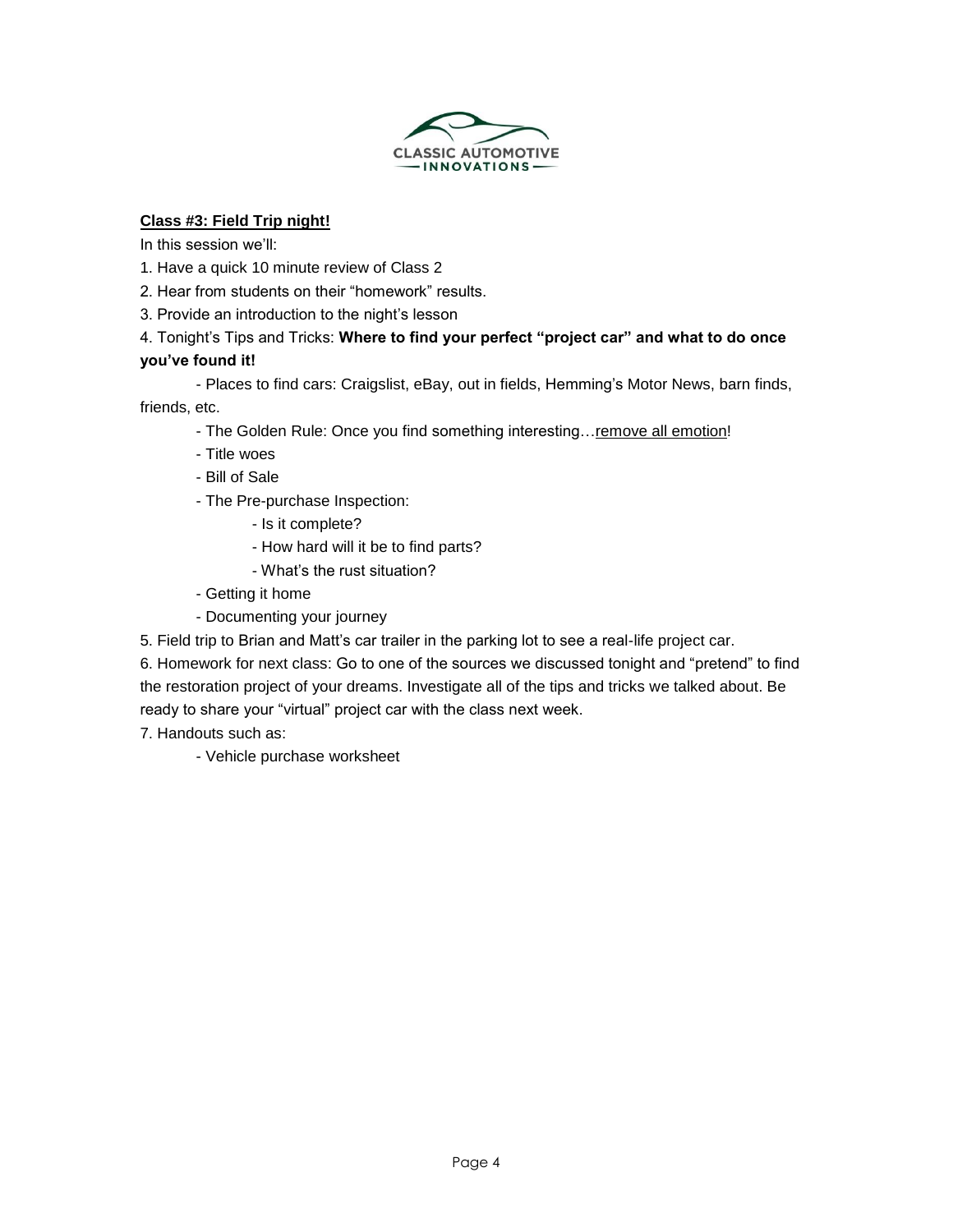

## **Class #4: Can it really be the last class? I can DO this!**

In this session we'll:

- 1. Have a quick 10 minute review of Class 3
- 2. Hear from students on their "homework" results. Where did you find your "virtual car" and what did you choose?
- 3. Provide an introduction to the night's lesson

## 4. Tonight's Tips and Tricks: **The Restoration Plan Begins…**

- For each project, list current state, desired end state, and the obstacles
- Current shop manual state
- Inventory
- i. Storing parts
- ii. Bucket-ize and categorize
	- 1. Body, chassis, engine, running gear, 'what the heck is it' pile
- iii. Identify what's missing. Keep a list of needed items and watch for them on resources sites.
- Restoration tips
	- iv. Adding a backup fuel pump
	- v. Using plastic bags when recovering seats
	- vi. Use painters tape on edges of panels
	- vii. Use chalk to mark body flaws as work is done
	- viii. Make or buy an engine test stand
- Events/Car Shows for your project
- Restoration plan review
- What to do next
- A sample restoration plan
- Next Steps for success

5. Handouts such as:

- The restoration begins
- Sample restoration plan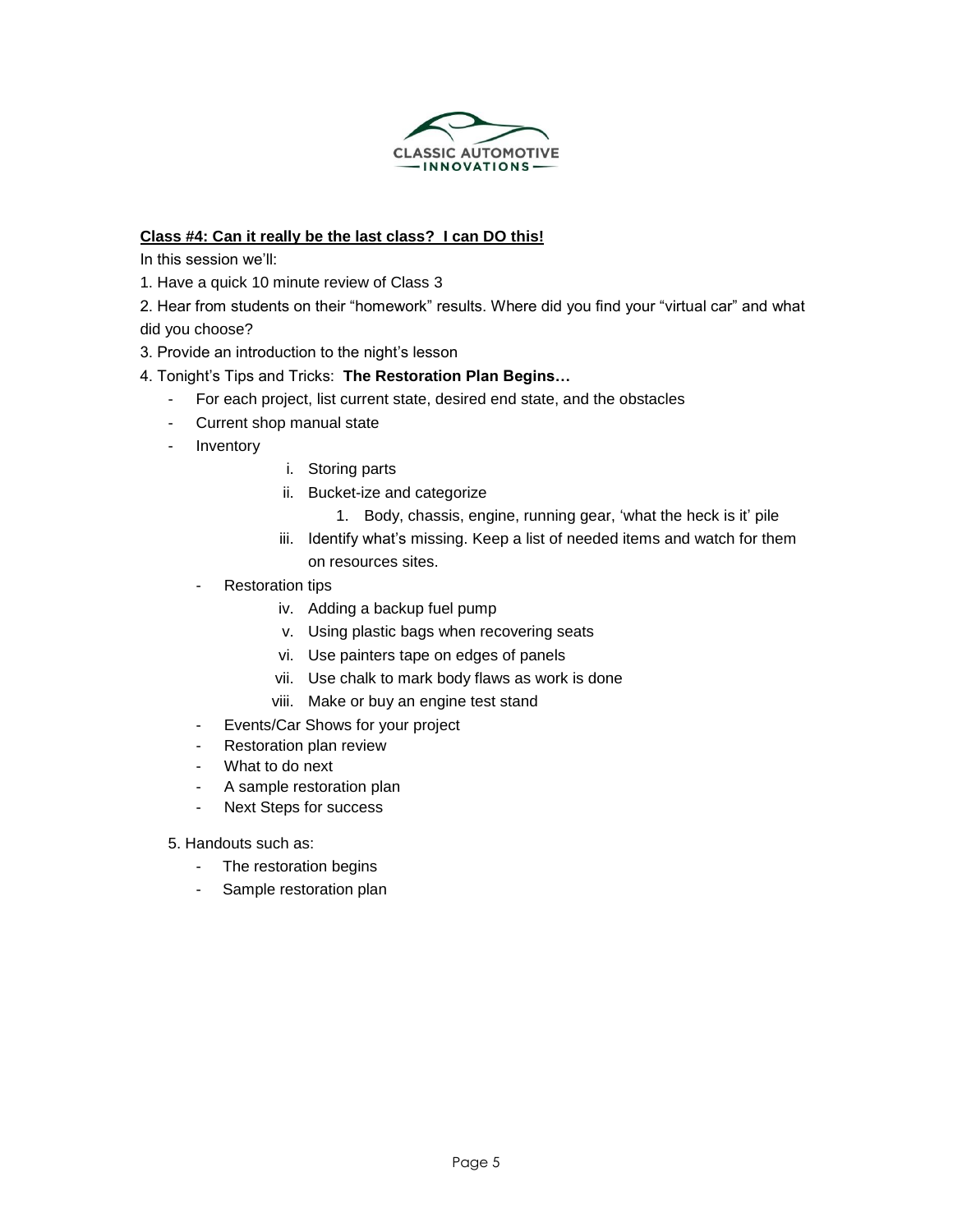

Quick summary review of entire 4 week course:

- a. Week 1: Preparation
	- i. Space requirements
	- ii. Tools
	- iii. Knowledge
	- iv. Resources (clubs, events, etc)
- b. Week 2: How to chose the right project
	- i. Research value, both current and future
	- ii. Time and budget planning
- c. Week 3: Where to find the project and how to purchase it
	- i. Where to find the project
	- ii. Title woes
	- iii. Pre-purchase inspection
- d. Week 4: How to make sure the project doesn't stall
	- i. Inventory early
	- ii. Bucket-ize and categorize the project
	- iii. Keep everything until you're sure you don't need it
	- iv. Keep your eyes open for parts you need
	- v. Set realistic goals
	- vi. Keep a picture history of the process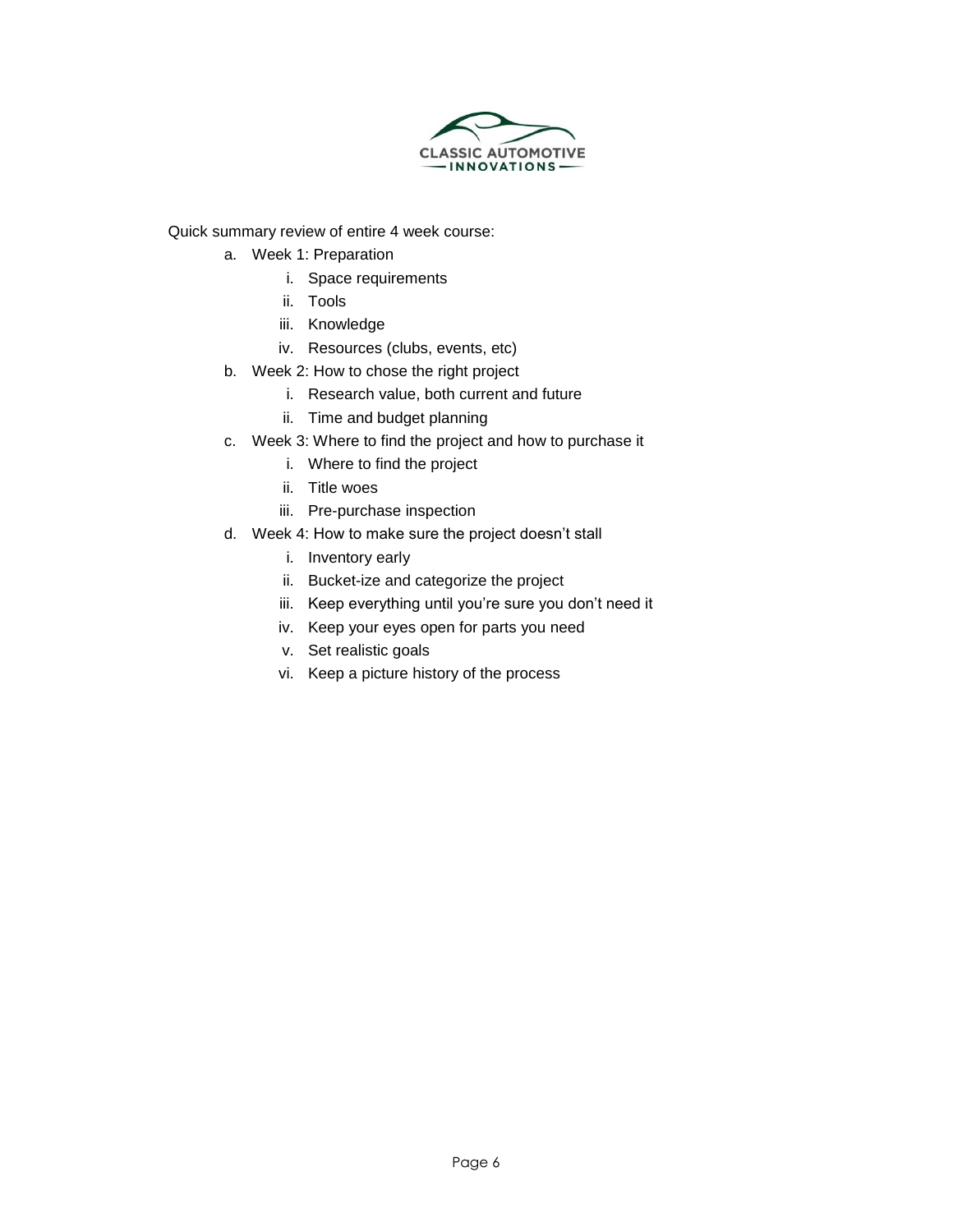## **ADDENDUMS:**

(Following are a few examples of the many handouts given to students to supplement the syllabus. Send me an email and I'll be happy to provide more depending on your needs/focus.)

# **Handout: Class 2 - Choosing the right car**

## 1. Year, Make, Model

Have a couple of top choices based on your careful thought of how big/small, old/new, rare/common, and parts availability. Some decision may be based on your recent preparation planning, such as space and skills.

See Hemmings June 2010 for "32 Best Cars to Restore" [www.hemmings.com/hcc/stories/2010/06/01/hmn\\_feature2.html](http://www.hemmings.com/hcc/stories/2010/06/01/hmn_feature2.html)

Before making an offer on your prospective project, spend the necessary time to research the cost of new or rebuilt parts with a "worst cast" scenario assumption. If the price of the restoration is well over what the car would eventually be worth, you might want to be prepared to walk away and keep looking. Remember, roughly only 30% of restoration projects are completed because enthusiasm and emotions get in the way of logical thinking. Marriages are strained, bank accounts are drained and the dream of cruising in a classic is shattered because of a lack of research and not being realistic about how much of the restoration you can or can't do.

## 2. Vehicle Condition

On a scale of 1 (Concours best of show) to 5 (not running, and hasn't for a long time), what level of a project do you want to take on? A scale will help you determine the fair market value for the car in its current condition.

Here's a good break down of the scale:

#5 "Rough". Needs total restoration and is not something you'd bring home without serious pause.

#4 "Fair". Daily drivers, with flaws visible to the naked eye. The chrome might have pitting or scratches, the windshield might be chipped. Paintwork is imperfect, and perhaps the fender has a minor dent. The interior could have split seams or a cracked dash. No major parts are missing, but the wheels could differ from the originals, or the interior might not be stock. A #4 car can also be a deteriorated restoration.

#3 "Good". Could possess some, but not all of the issues of a #4 car, but they will be balanced by other factors such as a fresh paint job or a new, correct interior. #3 cars drive and run well, but might have some incorrect parts. These cars are not used for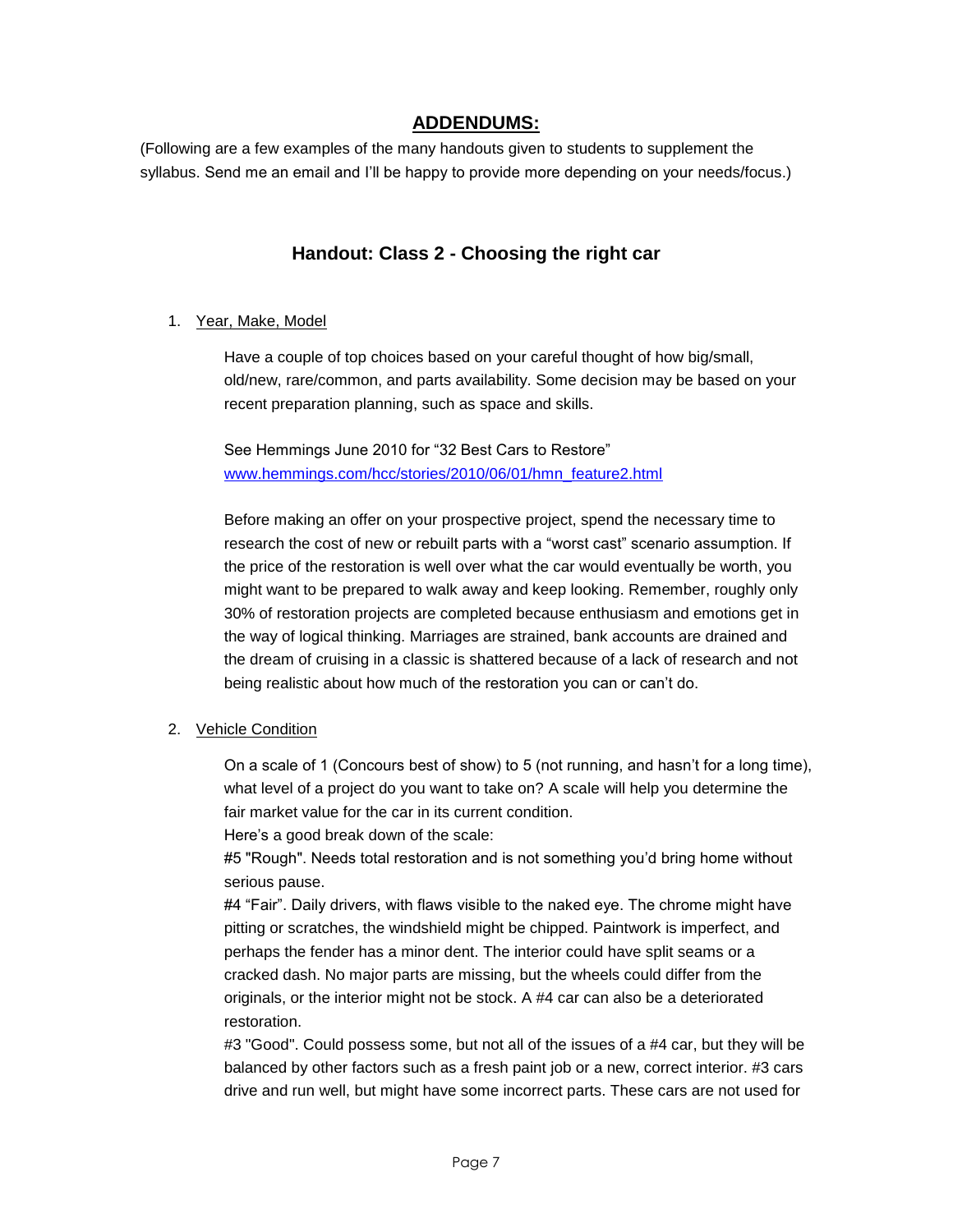daily transportation but are ready for a long tour without excuses, and the casual passerby will not find any visual flaws.

#2 "Excellent". Could win a local or regional show. They can be former #1 cars that have been driven or have aged. Seasoned observers will have to look closely for flaws, but will be able to find some not seen by the general public. The paint, chrome, glass and interior will all appear as excellent. No excessive smoke will be seen on startup, no unusual noises will emanate from the engine compartment. The vehicle will drive as a new car of its era would.

#1 "Concours". This would be a vehicle that is of the best in the world of its kind. The visual image is of the best car, in the right colors, driving onto the lawn at the finest concours. Perfectly clean, the car has been groomed down to the tire treads. Painted and chromed surfaces are mirror-like. Dust and dirt are banned, and materials used are correct and superbly fitted.

## Summary

#5 "Rough". Needs total restoration.

#4 "Fair". Daily drivers.

#3 "Good". Good Driver, nice "10 footer"

#2 "Excellent". Could win a local or regional show

#1 "Concourse". No further explanation needed.

Generally, a good rule is to buy the best condition car you can afford. It will generally be more complete and cost less in the long run to get in the condition you want.

## 3. Vehicle's Future

What do you plan on doing with your classic? Refurbish or restore? Show, drive, or both? Putter around town or smoke the tires at the drag strip? Answers to these questions will determine how much the restoration will cost and how long it will take.

## 4. Budget

As mentioned before, the initial purchase price of the vehicle will only be the tip of the iceberg, and can easily grow out of control unless you are prepared and have done some research before deciding on the car to restore. Use a good pre-purchase checklist to help you focus when checking out a project. Emotions can make you blind to things like missing floor boards, chrome that needs to be re-plated, or small but costly missing parts.Once you've identified some top choices of vehicles to look for, surveyed a few prospects, researched price vs condition, availability of parts and resources, and developed a budget vs value, you are ready to make an offer! Make the best offer you are comfortable with and always be ready to walk away.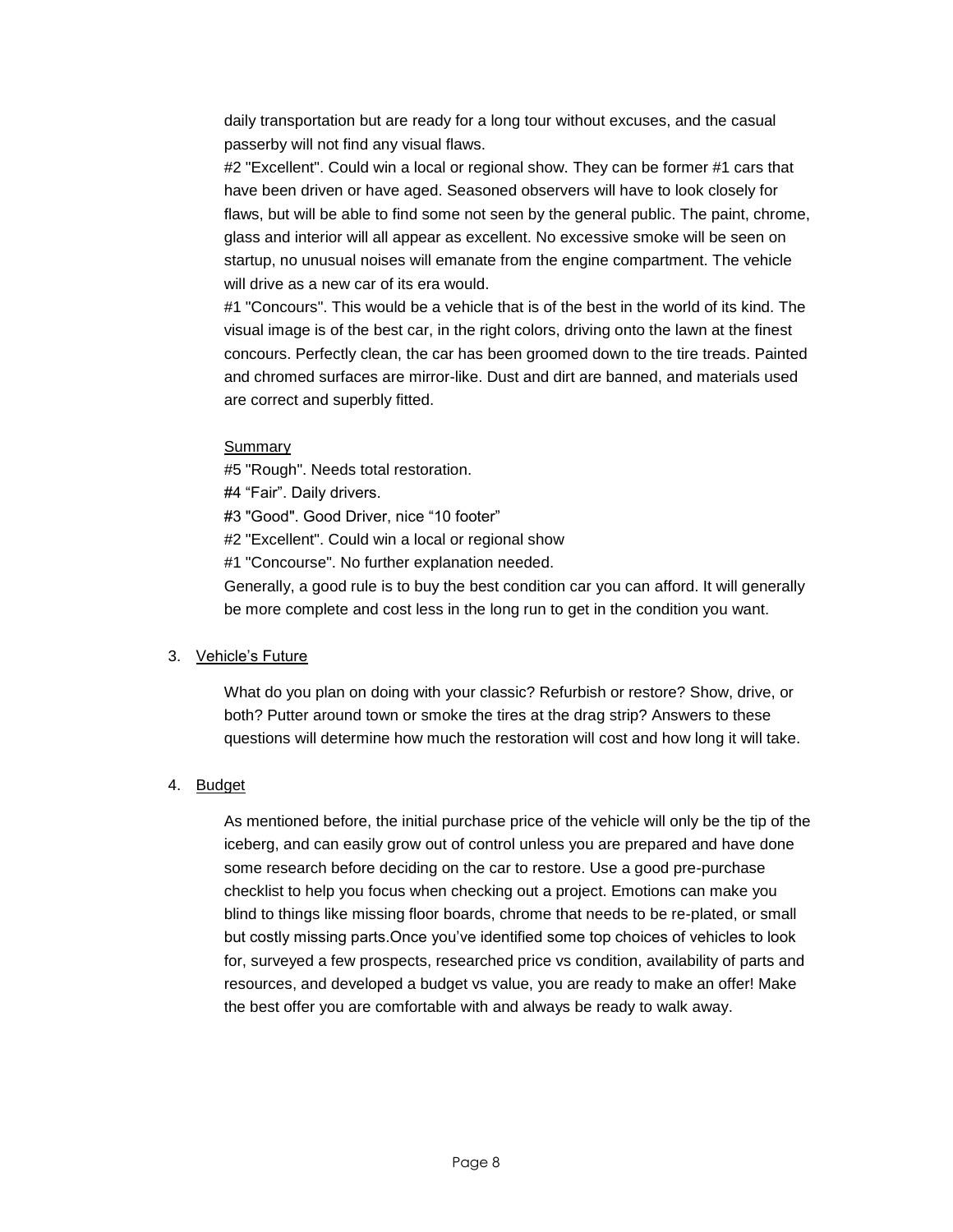# **Handout: Class 4 - The Restoration Begins!**



With all the planning and research done, it's time to get your hands dirty! There is no instruction booklet to follow, only guides and trial & error. However, staying organized and sticking to the "plan" you already developed will help you stay on track and hopefully prevent a stalled project.

As you begin dismantling your project, remember to take lots of pictures, especially of complicated or "hidden" assemblies like window mechanisms, engine components, or interiors.

Set aside space BEFORE dismantling, or you will end up with

parts strewn about with little room left to move. Large items like fenders, doors, and hoods can easily get damaged by falling over or dropped on, so make room outside the work area and cover until future need. Interior pieces need to be kept dry and free from rodents and pests.

Use 15 to 20 quart plastic bins to hold groups of items (one for distributors, one for carburetors, etc), and use quart freezer bags to hold smaller but similar items (left door latch mechanisms with bolts, wiring clips, engine nuts and bolts) and remember to LABEL EVERYTHING! As much you think you'll remember how it all goes back together, you won't be able to.

Inventory everything and keep things combined in groups (bucket-ized) such as:

body, chassis, engine, running gear, and "what the heck is it" pile

This inventory will help you identify what's missing. Keep a list of needed items handy and watch for them on resources. See the Resources list below.

When putting your project back together, remember these (and other) important tips:

- 2. Add a backup fuel pump. Use a small electric pump inline with the current electrical or mechanical pump. This will help prime the fuel system when taking out of storage and will add piece of mind in case the main pump fails.
- 3. Replace points with under the cap electronic ignition. The Pertronix kits are my favorite.
- 4. Using plastic garbage bags when recovering seats. This will allow the new covers (cloth or leather) to slide over the foam for an easy and wrinkle free finish. You'll pull the bag out as the final step.
- 5. Use painters tape on edges of panels. Always do this when working with newly painted panels during reassembly.
- 6. Use a Sharpie to mark body flaws as work is done. This stands out and makes for an easier time when hunting for the elusive flaw.
- 7. Make or buy an engine test stand. This will save hours of frustrating work leaning on your newly painted fender! And